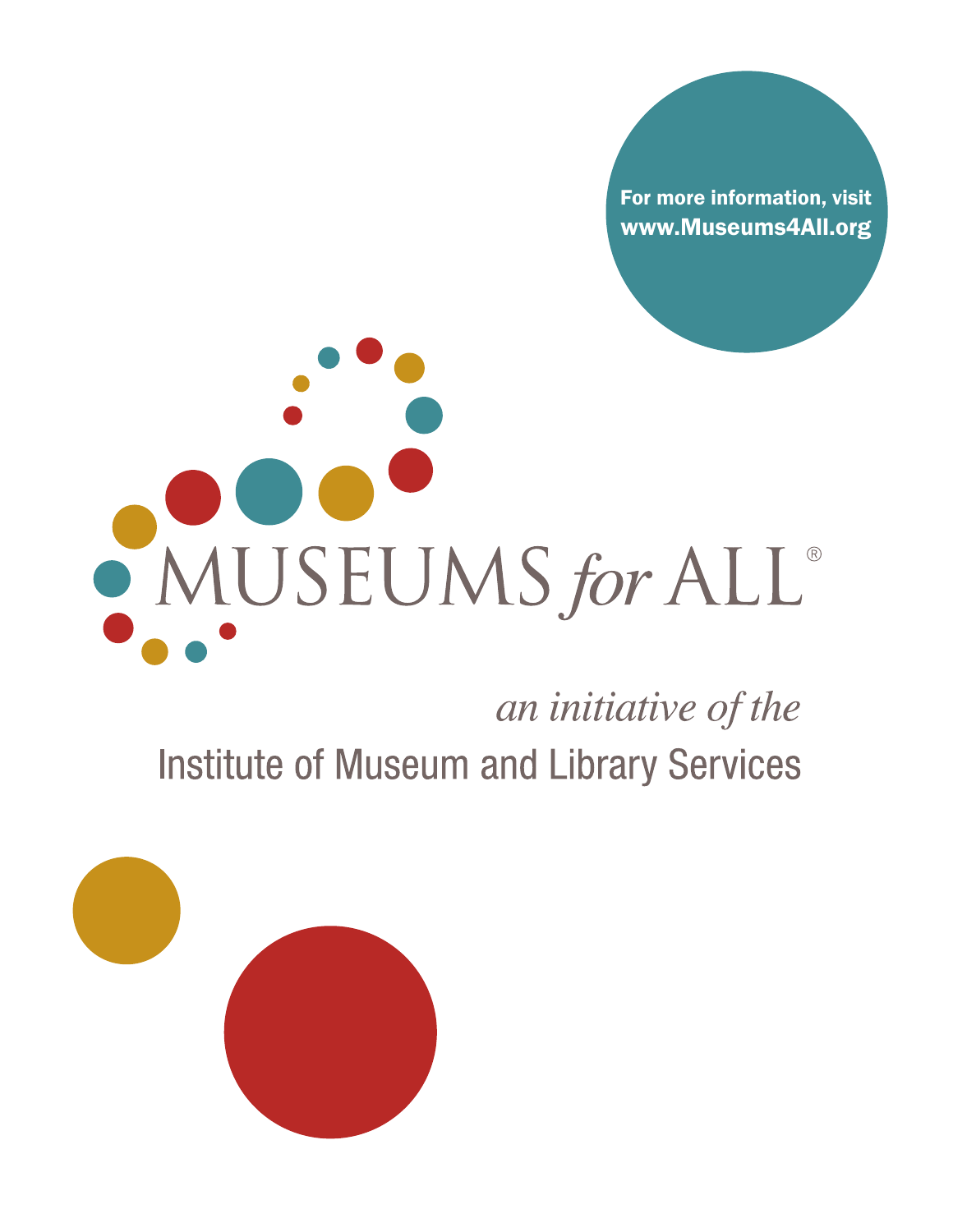

an initiative of the Institute of Museum and Library Services

# **Museums for All in City Name**

Museums for All is a national program that encourages people of all backgrounds to visit museums regularly. With Museums for All, individuals receiving food assistance can access reduced or free admission to museums across the country by showing their Supplemental Nutrition Assistance Plan (SNAP) Electronic Benefit Transfer (EBT) card. Museum<br>
yes people of all backgrounds to<br>
eums regularly. With Museums<br>
dividuals receiving food<br>
ce can access reduced or free<br>
n to museums across the country<br>
ng their Supplemental Nutrition<br>
ce Plan (SNAP) Electronic<br>

Several City Name museums participate in Museums for All to make quality museum learning experiences available to everyone. Contact each organization to learn more and plan your visit.

Description of Museum

Description of Museums for All at Museum

## **Museum**

**Website** 

Description of Museum

Description of Museums for All at Museum

# **Museum Website**

Description of Museum

Description of Museums for All at Museum